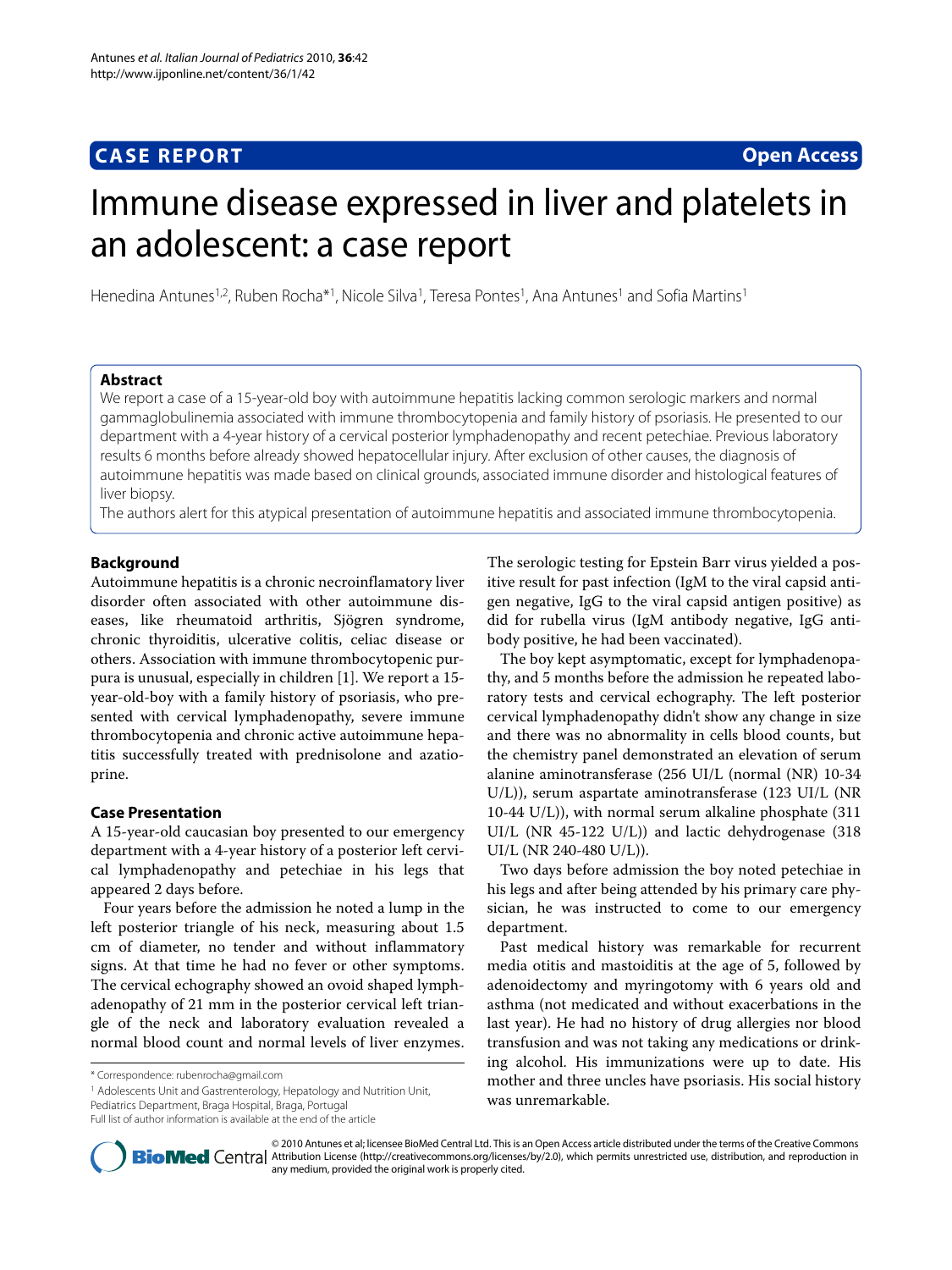On physical examination, the boy appeared well, in no distress and without jaundice. His vital signs were normal. No physical signs of chronic or acute liver disease were found, and the remaining examination was normal, except for petechiae in his legs and an ovoid shaped cervical posterior lymphadenopathy of approximately 2 cm in diameter, rubbery consistency, no tender and without external inflammatory signs. No other lymphadenopathy or hepatosplenomegaly were found.

Laboratory results included: hemoglobin 14.5 g/dL, white blood cell count 7.60  $\times$  10<sup>9</sup>/L (42.0% neutrophils, 2.4% eosinophils (182/μL)), platelet count  $6 \times 10^9$ /L, C reactive protein 0.34 mg/L, aspartate aminotransferase 820 UI/L (NR 10-44 U/L), alanine aminotransferase 1568 UI/L (NR 10-34 U/L), gamma glutamyl transferase 84 UI/ L (NR 11-50 U/L), alkaline phosphate 223 UI/L (NR 45- 122 U/L), total bilirubin 1.10 mg/dL (NR 0.2-1.0 mg/dL), unconjugated bilirubin 0.17 mg/dL (NR < 0.3 mg/dL), activated partial thromboplastin time 35.7 s (NR 25.0- 35.0s) prothrombin time 15.4s (NR 8.0-14.0) (International Normalized Ratio 1.30), albumin 4.5 g/dL (NR 3.5- 5.2 g/dL), immunoglobulin G 1240 mg/dL(NR < 1550 mg/dL), ferritin 1230 ng/mL (NR 20-300 ng/mL). He was heterozygous for the H63D mutation of the HFE gene. Ceruplasmin, copper and alpha-1-antitrypsin levels were normal. Viral serologies: Hepatitis A antibody IgM and IgG negative, Hepatitis B surface antigen negative, Hepatitis B core antibody negative, Hepatitis B e antigen and antibody negatives, Hepatitis B surface antibody negative, Hepatitis C antibody negative and HIV I/II antibodies negatives. Epstein Barr Virus (IgM to the viral capsid antigen negative, IgG to the viral capsid antigen positive, IgM to the early antigen negative, and antibody to EBNA positive) and Cytomegalovirus (CMV IgM antibody negative, CMV IgG positive) serologic results showed past infection. Testing for antinuclear, antimitochondrial, anti-smooth muscle, and liver/kidney microssomal antibodies were negative. Abdominal ultrasound showed a normal homogeneous echo texture of liver and a normal spleen size of 11 cm.

Liver biopsy was done when the patient had  $63 \times 10^9$ /L platelets (5 days after admission), and revealed an inflammatory lymphocytic infiltrate in portal areas with eosinophils. Some areas showed interface hepatitis ("piecemeal necrosis") with inflammatory lymphocytic infiltrate eroding the limiting plate of hepatocytes and bridging fibrosis with porto-portal fibrous septa and fibrous in the periportal area. Bile ducts were normal.

Blood smear, bone marrow aspirate and flow cytometry of peripheral blood cells were negative for neoplasic cells and pointed to peripheral destruction of platelets cells with increased number of megakaryocytes in bone marrow and rare but big platelets in blood smear. Anti-platelet antibodies, detected by flow cytometry, were positive:

IgG 4.32 AU(immunofluorescence arbitrary unit, normal < 0.33 AU); IgM 0.39 UA (normal < 0.29 AU).

Based on all results we establish the diagnosis of immune thrombocytopenia and autoimmune hepatitis with negative serologic markers.

The patient was initially treated with intravenous immunoglobulin for thrombocytopenia with a partial response and then with prednisolone. He started azathioprine after the diagnosis of autoimmune hepatitis.

He has been followed by about two years and has been medicated with azathioprine (1.4 mg/kg/day). After 2 months of the admission, platelets count recovered to 96  $\times$  10<sup>9</sup>/L and lymphadenopathy decreased and disappeared in the next months. After 10 months platelet count was normal  $158 \times 10^9$ /L. Liver enzymes returned to normal after 2 months, aspartate aminotransferase 15 UI/ L (NR 10-44 U/L), alanine aminotransferase 18 UI/L (NR 10-34 U/L), gamma glutamyl transferase 44 UI/L (NR 11- 50 U/L).

# **Discussion**

Autoimmune hepatitis (AIH) is a chronic and progressive necroinflammatory and fibrotic process of the liver of unknown cause that occurs in children and adults, usually associated with the presence of autoantibodies and hypergammaglobulinemia[[2\]](#page-2-1).

It has been described two main types of autoimmune hepatitis based on differences in autoantibody patterns. AIH type I is characterized by the presence of circulating anti-smooth muscle antibodies (SMA) and/or antinuclear antibodies (ANA) and AIH type II is characterized by circulating liver-kidney microssomal type I antibody (LKM) or anti-liver cytosol antibody (LCA) [[2,](#page-2-1)[3\]](#page-2-2). Eighty percent of patients with AIH type II are children.

The diagnosis is made regarding clinical and biochemical findings of hepatitis and associated autoimmune diseases, abnormal levels of immunoglobulin G, the presence of the characteristic autoimmune antibodies and finally, the most important, the histological typical abnormalities [\[2](#page-2-1)[,4](#page-2-3)].

The International Autoimmune Hepatitis Group proposed a scoring system to standardize the diagnosis, useful for clinical trials, but that may be inaccurate in individual cases, especially in children [[2](#page-2-1),[5\]](#page-3-0).

After excluding viral, toxic and hereditary aetiologies for hepatitis, in the presence of another autoimmune disease and considering liver biopsy characteristics, the most probable cause for hepatitis in our patient was certainly an autoimmune process. Nevertheless, we didn't find the common serologic markers of this disease (SMA, ANA, LKM and LCA), neither characteristic hypergammaglobulinemia, nor meet the criteria for definitive diagnosis for autoimmune hepatitis according to the International Autoimmune Hepatitis Group criteria or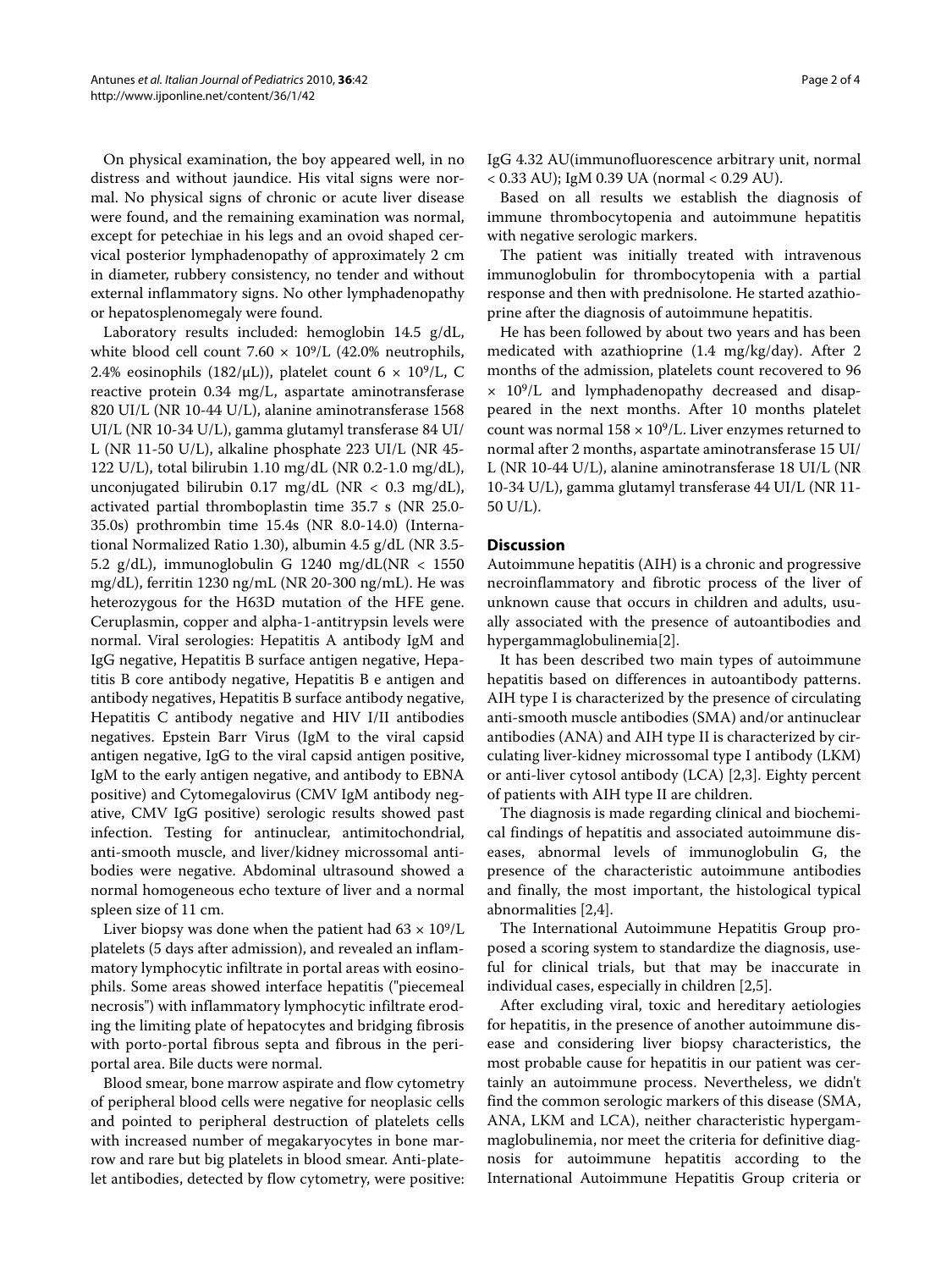the simplified criteria for the diagnosis of autoimmune hepatitis published in 2008 by Hennes EM *et al* [\[6](#page-3-1)].

According with the International Autoimmune Hepatitis Group criteria for diagnosis of autoimmune hepatitis[[5\]](#page-3-0), the patient scored 13 points before treatment and didn't fulfil the criteria for a definitive diagnosis of autoimmune hepatitis (it's important to note that we didn't test for genetic markers like HLA DR3 and HLA DR4, which positivity could mean one point more in the score, but not enough to fulfil the criteria).

Autoantibodies may be absent in about 10% of patients with autoimmune hepatitis and in children the presence of autoantibody titers tends to be lower, and may be not detected, as in this case[[2,](#page-2-1)[7\]](#page-3-2). They serve as markers of disease, but their pathogenic role and their value for follow-up evaluation remains controversial [[8](#page-3-3)].

Petechiae (thrombocytopenia) were the major complain that brought the patient to medical attention. Based on blood smear, bone marrow aspirate and positive antiplatelets antibodies we presumed an immune destruction of platelets and assumed the diagnosis of immune thrombocytopenia.

Idiopathic thrombocytopenia purpura is a well recognized complication of viral hepatitis, but the association between autoimmune hepatitis and immune thrombocytopenic purpura is not frequent, especially in children [\[1](#page-2-0)]. There are some case reports in literature showing this association, but almost all were in adults [\[1](#page-2-0)[,9](#page-3-4)-[15\]](#page-3-5). Wong T (2007) presented a case of a 10-year-old boy with autoimmune hepatitis and a 6 month history of gingival bleeding and epistaxis due to coagulopathy, with elevated prothrombin time and partial thromboplastin time but normal platelets count [\[11](#page-3-6)]. Our boy had also a prolonged INR, reverted by K vitamin, but no clinical manifestations of bleeding.

Shibuya A (2001) presented a 19 year-old woman with typical AIH, positive serologic markers and fulfilment of diagnostic criteria score and thrombocytopenia. Four years later the woman developed thrombotic thrombocytopenic purpura and died because of multi-organic failure 9 days after the admission [\[9](#page-3-4)].

In 1996, Persico M described thrombocytopenia as a sensitive marker of immunologic activity in a patient with autoimmune chronic active hepatitis [\[16](#page-3-7)]. This case is a good demonstration of it. The appearance of thrombocytopenia was correlated with the increasing activity of hepatic lesion pointing to the existence of a single pathophysiologic process. What triggers the necroinflammatory process of the liver, the exacerbation of the hepatic lesion and the immune destruction of platelets remains obscure.

Lymphadenopathy found in patient was probably a casual association or a sequel of a past infection. Follow up confirmed its disappearance.

In conclusion, the authors alert for the infrequent presentation and associations of this case. First, presentation was atypical as it occurs in a male patient, (autoimmune hepatitis is much more frequent in females) and pethechiae were the sign that brought the patient to medical attention and led to the diagnosis. Furthermore, the patient didn't have the typical serologic markers of autoimmune hepatitis, neither the commonly associated hypergammaglobulinemia or fulfil the diagnostic criteria for definitive diagnosis. Second, immune thrombocytopenia is not a common autoimmune disease associated to autoimmune hepatitis and family history revealed a strong presence of psoriasis (another autoimmune disease).

## **Consent**

Written informed consent was obtained from the patient for publication of this case report. A copy of the written consent is available for review by the Editor-in-Chief of this journal.

# **Contributor's list**

HA had primary responsibility in treating the patient and manuscript review.

RR participated in patient treatment and was responsible for writing the manuscript.

- NS participated in patient evaluation and treatment.
- TP contributed in the same way as Nicole Silva.
- AA contributed in the same way as Nicole Silva.

SM participated in patient treatment and was responsible for manuscript review.

All authors have read and approved the final manuscript.

#### **Abbreviations**

AIH: Autoimmune hepatitis; SMA: Anti-smooth muscle antibodies; ANA: Antinuclear antibodies; LKM: Liver-kidney microssomal type I antibody; LCA: Antiliver cytosol antibody;

#### **Competing interests**

The authors declare that they have no competing interests.

#### **Author Details**

1Adolescents Unit and Gastrenterology, Hepatology and Nutrition Unit, Pediatrics Department, Braga Hospital, Braga, Portugal and 2Life and Health Sciences Research Institute (ICVS), School of Health Sciences, University of Minho, Campus de Gualtar, 4709-057 Braga, Portugal

#### Received: 13 March 2010 Accepted: 11 June 2010 Published: 11 June 2010

#### **References**

- <span id="page-2-0"></span>1. Kawano N: A Case of Autoimmune Hepatitis Associated with Idiopathic Thrombocytopenic Purpura and Chronic Thyroiditis**.** Acta Med. Nagasaki 48:179-182.
- <span id="page-2-1"></span>2. Krawitt EL: Autoimmune hepatitis**[.](http://www.ncbi.nlm.nih.gov/entrez/query.fcgi?cmd=Retrieve&db=PubMed&dopt=Abstract&list_uids=16394302)** N Engl J Med 2006, 354(1):54-66.
- <span id="page-2-2"></span>3. Straussburg CP, Manss MP: Autoantibodies and autoantigens in autoimmune hepatitis**.** Semin Liver Dis 2002, 22:339-52.
- <span id="page-2-3"></span>4. Czaja AJ: Autoimmune Hepatitis - Approach to Diagnosis**.** MedGenMed 2006, 8(2):55.